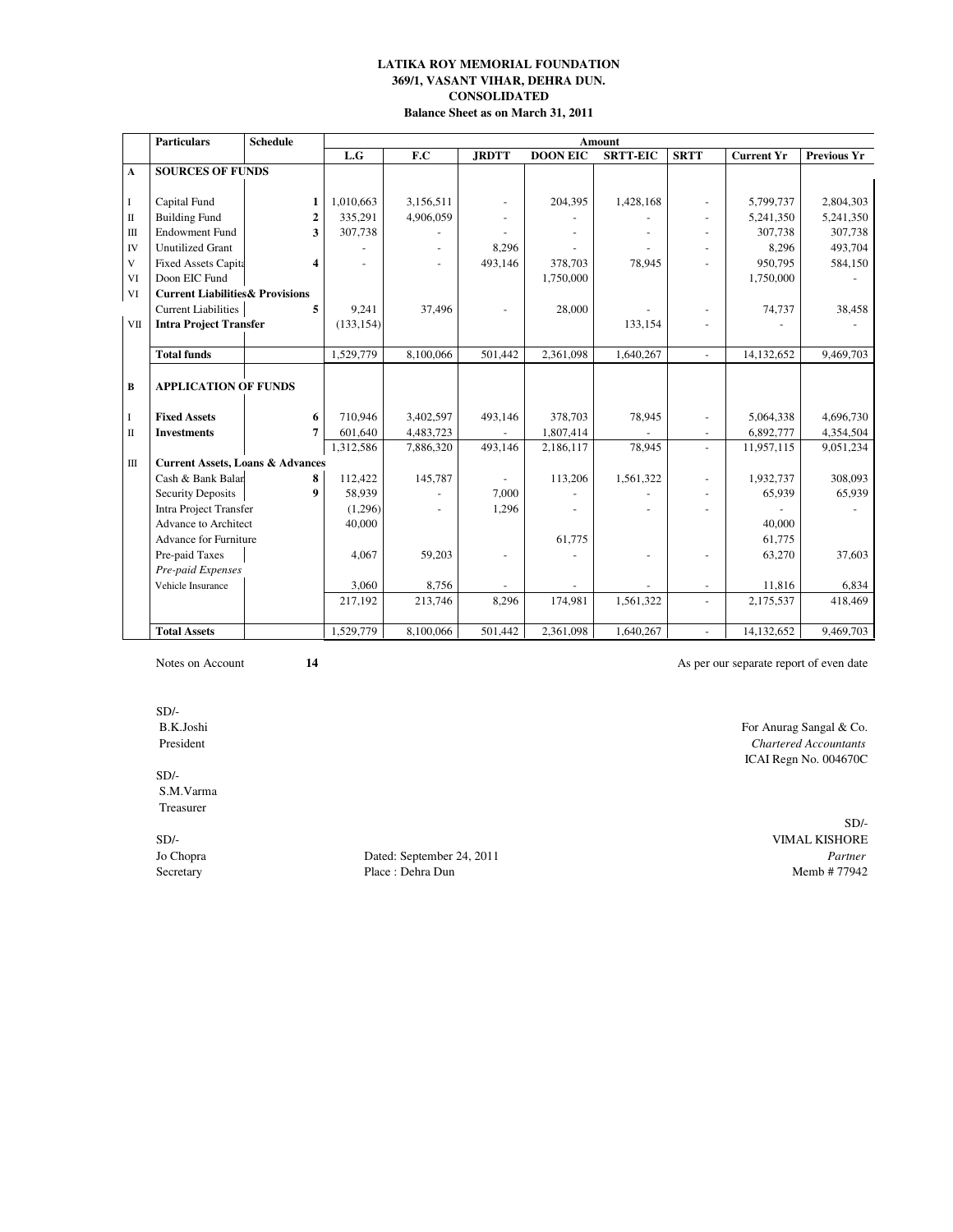# **LATIKA ROY MEMORIAL FOUNDATION 369/1, VASANT VIHAR, DEHRA DUN CONSOLIDATED Income & Expenditure Account for the year ended March 31, 2011**

| <b>Particulars</b>                    | <b>Schedule</b> |            | Amount    |              |                 |                 |                          |                   |                    |  |  |
|---------------------------------------|-----------------|------------|-----------|--------------|-----------------|-----------------|--------------------------|-------------------|--------------------|--|--|
|                                       |                 | L.G        | F.C       | <b>JRDTT</b> | <b>DOON EIC</b> | <b>SRTT-EIC</b> | <b>SRTT</b>              | <b>Current Yr</b> | <b>Previous Yr</b> |  |  |
| <b>INCOME</b>                         |                 |            |           |              |                 |                 |                          |                   |                    |  |  |
| Grants & Donation                     | 10              | 1,622,625  | 5,690,382 | 2,604,000    | 2,672,510       | 4,000,000       | 125,498                  | 16,715,015        | 8,713,190          |  |  |
| Other Income                          | 11              | 876,873    | 263,696   | 14,509       | 7,414           | 658             | 2,576                    | 1,165,726         | 1,297,022          |  |  |
|                                       |                 |            |           |              |                 |                 |                          |                   |                    |  |  |
|                                       |                 | 2,499,498  | 5,954,078 | 2,618,509    | 2,679,924       | 4,000,658       | 128,074                  | 17,880,741        | 10,010,212         |  |  |
|                                       |                 |            |           |              |                 |                 |                          |                   |                    |  |  |
| <b>EXPENDITURE</b>                    |                 |            |           |              |                 |                 |                          |                   |                    |  |  |
| Project Running Ex                    | 12              | 2,543,777  | 3,817,046 | 3,035,324    | 316,120         | 2,465,690       | 603                      | 12,178,559        | 13,551,474         |  |  |
| Administrative Exp                    | 13              | 199,027    | 358,714   |              |                 |                 |                          | 557,741           | 423,730            |  |  |
| Cost of Goods Sold                    |                 |            |           |              |                 |                 |                          |                   |                    |  |  |
| Depreciation                          | 6               | 110,818    | 110,311   |              |                 |                 |                          | 221,129           | 208,240            |  |  |
| Capital Expenditure                   |                 |            |           |              | 409,409         | 106,800         |                          | 516,209           | 18,180             |  |  |
|                                       |                 | 2,853,621  | 4,286,071 | 3,035,324    | 725,529         | 2,572,490       | 603                      | 13,473,638        | 14,201,624         |  |  |
| Less: Allocations                     |                 |            |           |              | 1,750,000       |                 | $\overline{\phantom{a}}$ |                   |                    |  |  |
| Surplus/(Deficit) tfd to Capital Fund |                 | (354, 123) | 1,668,007 |              | 204,395         | 1,428,168       |                          | 2,946,447         | 204,871            |  |  |
| Unutilised Grants Carried Forward     |                 |            |           | (416, 815)   |                 |                 | 127,471                  | (289, 344)        | (4,396,283)        |  |  |
|                                       |                 |            |           |              |                 |                 |                          |                   |                    |  |  |

Notes on Account **14** As per our separate report of even date

For Anurag Sangal & Co.

ICAI Regn No. 004670C

SD/-<br>B.K.Joshi President *Chartered Accountants*

SD/- S.M.Varma Treasurer

Jo Chopra Dated: September 24, 2011 Partner Secretary **Place : Dehra Dun** Memb # 77942

SD/- SD/- VIMAL KISHORE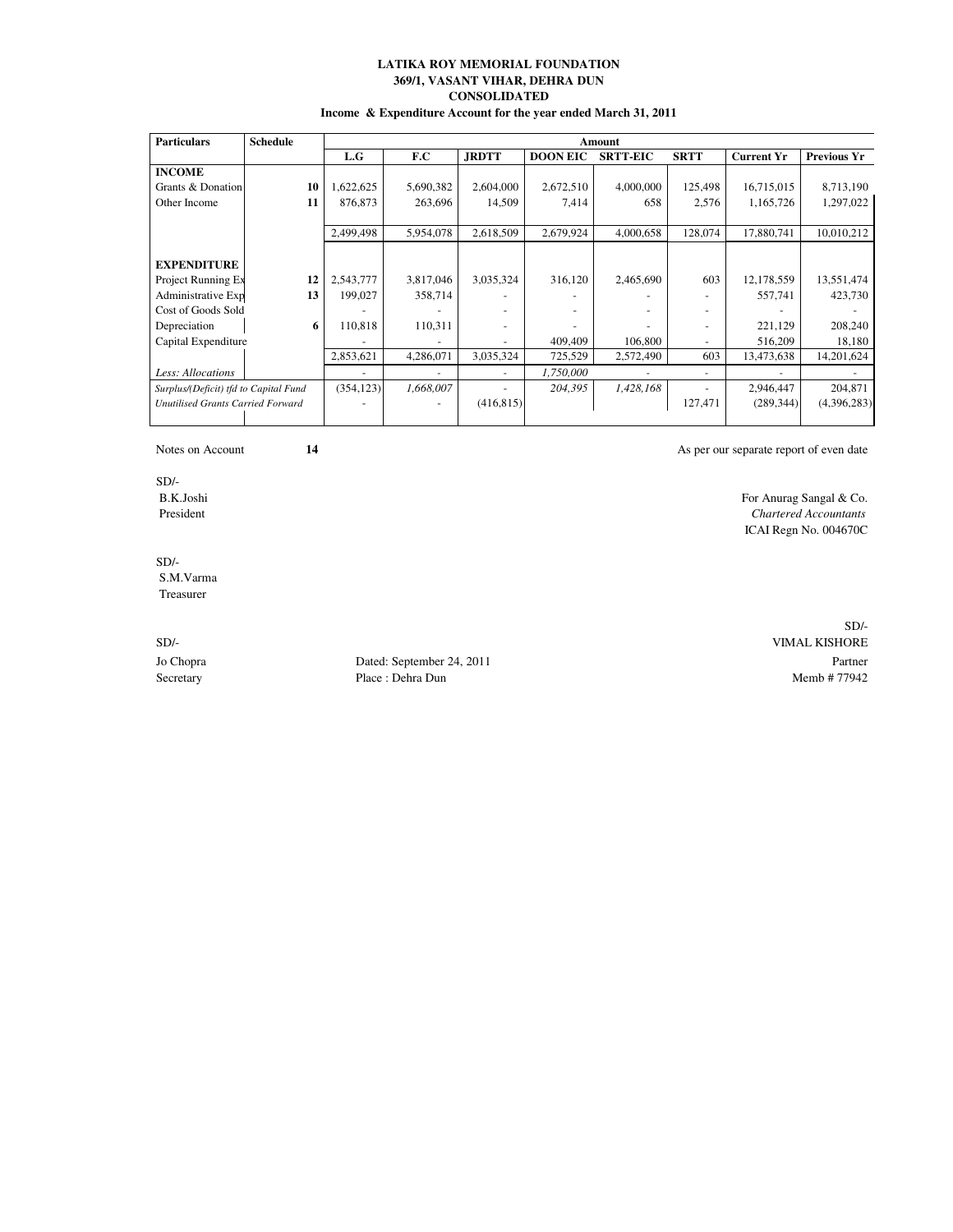# **LATIKA ROY MEMORIAL FOUNDATION 369/1, VASANT VIHAR, DEHRA DUN CONSOLIDATED**

| Schedules to Consolidated Accounts for the year ended March 31, 2011 |  |
|----------------------------------------------------------------------|--|
|----------------------------------------------------------------------|--|

|              | <b>Particulars</b>                          | L.G            | F.C                  | <b>JRDTT</b>             | <b>DOON EIC</b>          | <b>SRTT-EIC</b>          | <b>SRTT</b>    |                   | Amount             |
|--------------|---------------------------------------------|----------------|----------------------|--------------------------|--------------------------|--------------------------|----------------|-------------------|--------------------|
|              |                                             |                |                      |                          |                          |                          |                | <b>Current Yr</b> | <b>Previous Yr</b> |
| $\mathbf{1}$ | <b>Capital Fund</b>                         |                |                      |                          |                          |                          |                |                   |                    |
|              |                                             |                |                      |                          |                          |                          |                |                   |                    |
|              | <b>Opening Balance</b>                      | 1,315,802      | 1,488,504            |                          |                          | $\overline{a}$           | (78, 486)      | 2,725,820         | 2,599,432          |
|              | Transfrd. From other Project/Funds          | 48,985         | $\blacksquare$       |                          |                          |                          |                | 48,985            |                    |
|              |                                             | 1,364,787      | 1,488,504            |                          |                          |                          | (78, 486)      | 2,774,805         | 2,599,432          |
|              | Add: Surplus/(Deficit) during the yea       | (354, 123)     | 1,668,007            | $\overline{\phantom{a}}$ | 204,395                  | 1,428,168                | 127,471        | 3,073,918         | 204,871            |
|              |                                             | 1,010,663      | 3,156,511            | $\blacksquare$           | 204,395                  | 1,428,168                | 48,985         | 5,848,722         | 2,804,303          |
|              | Less Transfrd. to other Project/Funds       |                |                      |                          | $\overline{\phantom{a}}$ | $\overline{\phantom{a}}$ | 48,985         | 48,985            |                    |
|              |                                             | 1.010.663      | 3,156,511            |                          | 204.395                  | 1,428,168                | $\blacksquare$ | 5,799,737         | 2,804,303          |
|              | 2 Building Fund                             |                |                      |                          |                          |                          |                |                   |                    |
|              | <b>Opening Balance</b>                      | 335,291        | 4,906,059            |                          |                          |                          |                | 5,241,350         | 5,240,890          |
|              | Additions during the year                   |                |                      |                          |                          |                          |                |                   | 460                |
|              |                                             | 335,291        | 4,906,059            |                          |                          |                          |                | 5,241,350         | 5,241,350          |
|              |                                             |                |                      |                          |                          |                          |                |                   |                    |
| 3            | <b>Endowment Fund</b>                       |                |                      |                          |                          |                          |                |                   |                    |
|              | <b>Opening Balance</b>                      | 307,738        |                      |                          |                          |                          |                | 307,738           | 307,738            |
|              | Additions during the year                   |                |                      |                          |                          |                          |                |                   |                    |
|              |                                             | 307,738        |                      | $\blacksquare$           |                          | $\sim$                   |                | 307.738           | 307,738            |
|              |                                             |                |                      |                          |                          |                          |                |                   |                    |
| 4            | <b>Fixed Asssets Capital Fund</b>           |                |                      |                          |                          |                          |                |                   |                    |
|              | <b>Opening Balance</b>                      |                |                      | 584,149                  |                          |                          |                | 584,149           | 686,491            |
|              | Add: Additions during the year              |                | $\ddot{\phantom{1}}$ | $\blacksquare$           | 409,409                  | 106,800                  |                | 516,209           | 18,180             |
|              | Less: Depreciation                          |                |                      | 91,003                   | 30,706                   | 27,855                   | $\blacksquare$ | 149,563           | 120,521            |
|              |                                             | $\blacksquare$ | $\blacksquare$       | 493,146                  | 378,703                  | 78,945                   | $\blacksquare$ | 950,795           | 584,150            |
|              |                                             |                |                      |                          |                          |                          |                |                   |                    |
| 5.           | <b>Current Liabilities &amp; Provisions</b> |                |                      |                          |                          |                          |                |                   |                    |
|              | Audit Fees Payable                          |                | 23,650               |                          |                          |                          |                | 23,650            | 23,650             |
|              | Telephone Expenses Payable                  | 2,088          | 8,107                |                          |                          |                          |                | 10,195            | 8,660              |
|              | <b>Sundry Creditors</b>                     |                |                      |                          | 28,000                   |                          |                |                   |                    |
|              | Electricity & Water Charges payable         | 7,153          | 5,739                |                          |                          |                          |                | 12,892            | 6,148              |
|              |                                             | 9.241          | 37,496               |                          | 28,000                   | $\overline{a}$           | $\overline{a}$ | 46,737            | 38,458             |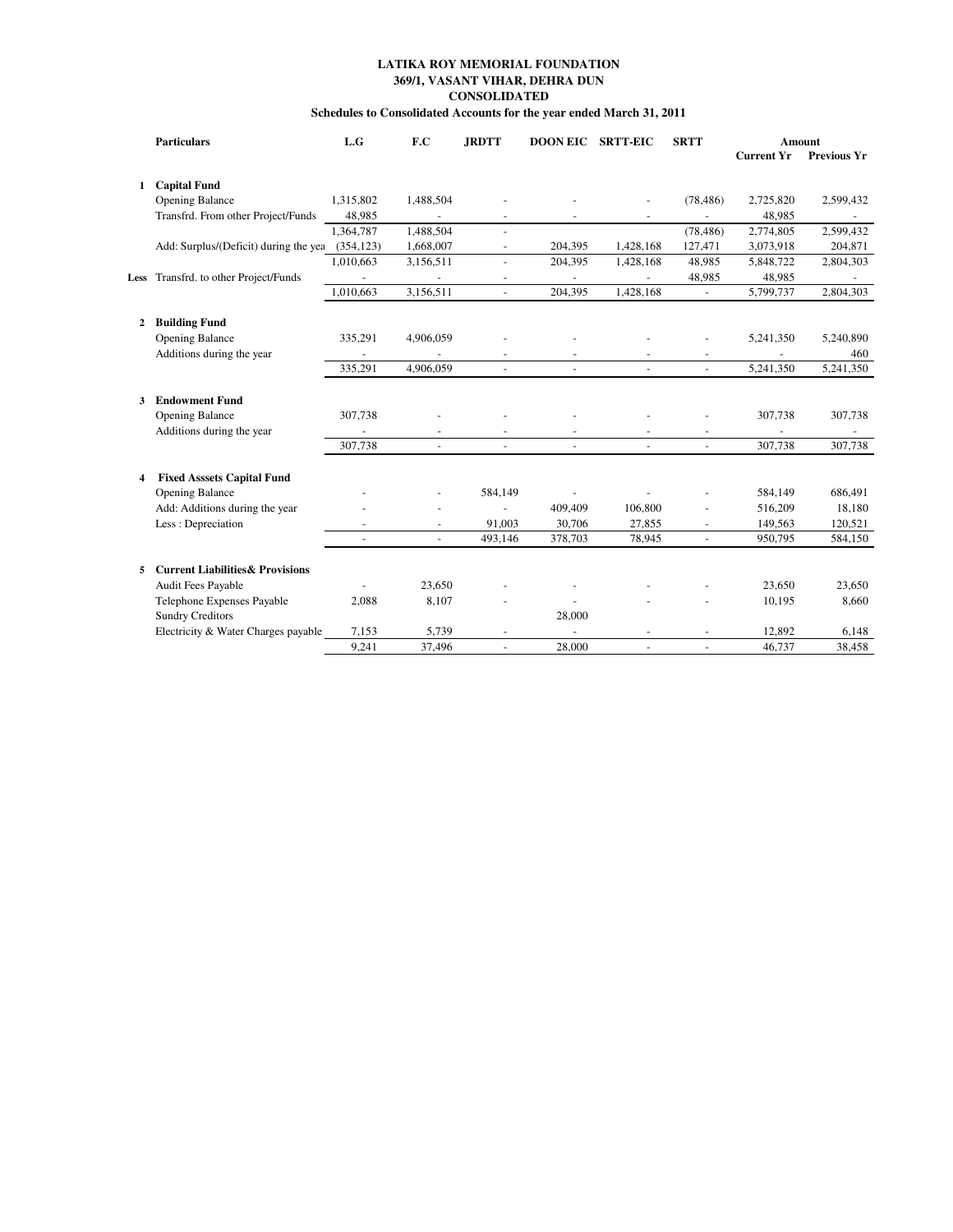# **LATIKA ROY MEMORIAL FOUNDATION 369/1, VASANT VIHAR, DEHRA DUN CONSOLIDATED Schedules to Consolidated Accounts for the year ended March 31, 2011**

#### **Fixed Assets 6 A**)

| <b>Local Grants</b>         |            |                          |                          |                          |            |                     |         |             |
|-----------------------------|------------|--------------------------|--------------------------|--------------------------|------------|---------------------|---------|-------------|
| <b>Particulars</b>          | WDV as     |                          | <b>Additions</b>         | <b>Deletion</b>          | Value as   | <b>Depreciation</b> |         | WDV as      |
|                             | on '1/4/10 | upto 30/9                | after 30/9               |                          | on31/03/11 | Rate                | Amount  | on 31/03/11 |
| Land                        | 223,500    |                          |                          | $\overline{\phantom{a}}$ | 223,500    |                     |         | 223,500     |
| Vehicles                    | 253,003    |                          | $\overline{\phantom{0}}$ | $\overline{\phantom{a}}$ | 253,003    | 15%                 | 37,950  | 215,053     |
| Office Equip                | 96.466     | 26.175                   |                          | 8,000                    | 114,641    | 15%                 | 18.396  | 96.245      |
| Kitchen Equip               | 512        | $\overline{\phantom{a}}$ | $\overline{\phantom{0}}$ | $\overline{\phantom{a}}$ | 512        | 15%                 | 77      | 435         |
| Furniture                   | 68,525     | 22,416                   |                          | $\overline{\phantom{a}}$ | 90.941     | 10%                 | 9.094   | 81,847      |
| Computers                   | 54,478     | $\overline{\phantom{a}}$ |                          | $\overline{\phantom{a}}$ | 54,478     | 60%                 | 32.687  | 21.791      |
| Physiotherapy Equipr        | 46.765     | 15.531                   | 1.200                    | $\overline{\phantom{a}}$ | 63.496     | 15%                 | 9.434   | 54,062      |
| Invertor                    | 9.694      | $\overline{\phantom{a}}$ | $\overline{\phantom{0}}$ | $\overline{\phantom{a}}$ | 9.694      | 15%                 | 1.454   | 8,240       |
| <b>Electrical Equipment</b> | 6.711      |                          |                          | $\overline{\phantom{a}}$ | 6.711      | 15%                 | 1.007   | 5,704       |
| Music System                | 4.788      | $\overline{\phantom{0}}$ |                          | $\overline{\phantom{a}}$ | 4.788      | 15%                 | 718     | 4,070       |
| TOTAL (A)                   | 764,442    | 64.122                   | 1.200                    | 8,000                    | 821.764    |                     | 110.818 | 710,946     |

# **B) Foreign Contribution**

| <b>Particulars</b>          | WDV as     |                          | <b>Additions</b> | <b>Deletion</b> | Value as   | <b>Depreciation</b> |                          | WDV as      |
|-----------------------------|------------|--------------------------|------------------|-----------------|------------|---------------------|--------------------------|-------------|
|                             | on '1/4/10 | upto 30/9                | after 30/9       |                 | on31/03/11 | Rate                | Amount                   | on 31/03/11 |
| Land                        | 2,922,655  |                          |                  | -               | 2,922,655  |                     | $\overline{\phantom{0}}$ | 2,922,655   |
| Office Equip                | 132.539    |                          |                  | -               | 132,539    | 15                  | 19.881                   | 112,658     |
| Kitchen Equip               | 60.299     | 122.549                  | 37,900           | 5,500           | 215,248    | 15                  | 29.445                   | 185,803     |
| Furniture                   | 40.193     | $\overline{\phantom{0}}$ |                  |                 | 40,193     | 10                  | 4.019                    | 36,174      |
| Computers                   | 24.033     | 47,765                   |                  | -               | 71,798     | 60                  | 43,079                   | 28,719      |
| <b>Electrical Equipment</b> | 1.023      |                          |                  | -               | 1.023      | 15                  | 153                      | 869         |
| Invertor                    | 13.599     | $\overline{\phantom{a}}$ |                  | -               | 13,599     | 15                  | 2.040                    | 11,559      |
| Music System                | 2.174      |                          |                  |                 | 2.174      | 15                  | 326                      | 1.848       |
| Boundary Wall               | 113,680    |                          |                  | -               | 113,680    | 10                  | 11,368                   | 102,312     |
| Total (B)                   | 3.310.195  | 170.314                  | 37,900           | 5.500           | 3.512.909  |                     | 110.311                  | 3.402.597   |

# C) **DOON EIC**

| <b>Particulars</b> | WDV as     |           | <b>Additions</b> | Deletion | Value as   | <b>Depreciation</b> |        | WDV as      |
|--------------------|------------|-----------|------------------|----------|------------|---------------------|--------|-------------|
|                    | on '1/4/10 | upto 30/9 | after 30/9       |          | on31/03/11 | Rate                | Amount | on 31/03/11 |
| Office Equip       |            |           | 384.439          |          | 384.439    | 15%                 | 28.833 | 355.606     |
| Therapy Equipment  |            |           | 24,970           |          | 24,970     | 15%                 | 1.873  | 23,097      |
|                    |            |           | 409,409          |          | 409,409    |                     | 30,706 | 378,703     |

# D) **SRTT-EIC**

| Particulars  | WDV as     |           | <b>Additions</b> | <b>Deletion</b> | Value as   | Depreciation |        | WDV as      |
|--------------|------------|-----------|------------------|-----------------|------------|--------------|--------|-------------|
|              | on '1/4/10 | upto 30/9 | after 30/9       |                 | on31/03/11 | Rate         | Amount | on 31/03/11 |
| Office Equip |            |           | 18.600           |                 | 18,600     | 15%          | 1.395  | 17.205      |
| Computers    |            | $\sim$    | 88,200           |                 | 88,200     | 60%          | 26,460 | 61.740      |
|              |            | $\sim$    | 106.800          |                 | 106.800    |              | 27,855 | 78.945      |

# **E) JRDTT**

| <b>Particulars</b> | WDV as     |                          | <b>Additions</b>         | <b>Deletion</b> | Value as                 | <b>Depreciation</b> |                          | WDV as      |
|--------------------|------------|--------------------------|--------------------------|-----------------|--------------------------|---------------------|--------------------------|-------------|
|                    | on '1/4/10 | upto 30/9                | after 30/9               |                 | on31/03/11               | Rate                | Amount                   | on 31/03/11 |
| Vehicles           | 337,498    | $\overline{\phantom{a}}$ | ۰                        |                 | 337,498                  | 15%                 | 50,625                   | 286,873     |
| Office Equip       | 118,901    | $\overline{\phantom{a}}$ | ۰                        |                 | 118,901                  | 15%                 | 17,835                   | 101,066     |
| Furniture          | 108.214    |                          | ۰                        |                 | 108.214                  | 10%                 | 10.821                   | 97,392      |
| Computers          | 19.538     |                          |                          |                 | 19,538                   | 60%                 | 11,722                   | 7,815       |
|                    | 584,150    |                          |                          |                 | 584,150                  |                     | 91,003                   | 493,146     |
| F)<br><b>SRTT</b>  |            |                          |                          |                 |                          |                     |                          |             |
| Particulars        | WDV as     |                          | <b>Additions</b>         | <b>Deletion</b> | Value as                 | <b>Depreciation</b> |                          | WDV as      |
|                    | on '1/4/10 | upto 30/9                | after 30/9               |                 | on31/03/11               | Rate                | Amount                   | on 31/03/11 |
| Furniture          | 22,416     | $\overline{\phantom{a}}$ | ۰                        | 22,416          | $\sim$                   | 10%                 |                          | $\sim$      |
| Physiotherapy Equ  | 15,531     |                          | $\overline{\phantom{a}}$ | 15,531          | $\sim$                   | 15%                 |                          |             |
|                    | 37.947     |                          | ۰                        | 37.947          | $\overline{\phantom{a}}$ | $\sim$              | $\overline{\phantom{a}}$ | $\sim$      |
| TOTAL (A+B+C+D+E)  | 4.696.733  | 234,436                  | 555,309                  | 51.447          | 5,435,031                |                     | 370,692                  | 5.064.338   |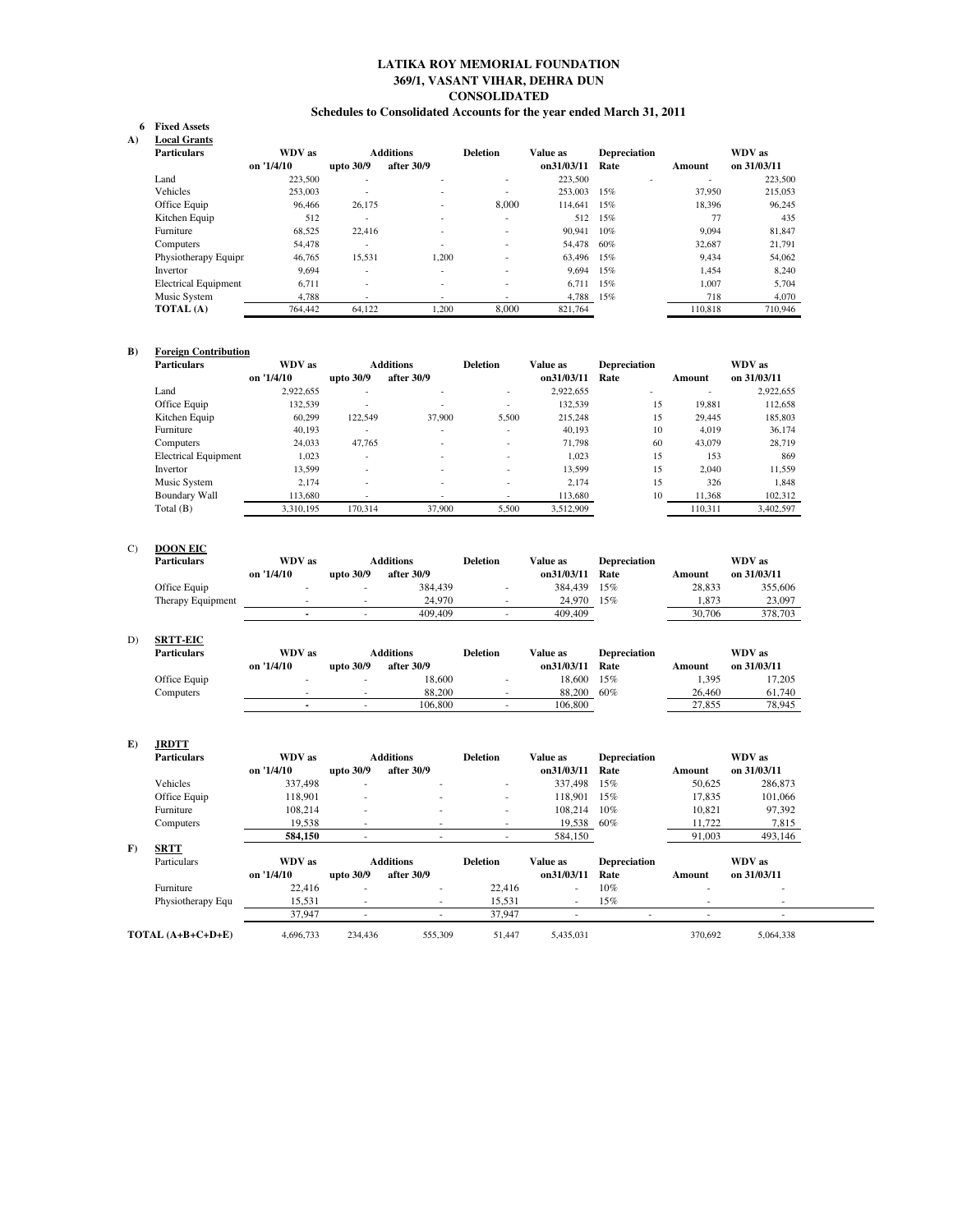# **369/1, VASANT VIHAR, DEHRA DUN CONSOLIDATED Schedules to Consolidated Accounts for the year ended March 31, 2011 LATIKA ROY MEMORIAL FOUNDATION**

|    | <b>Particulars</b>                    |                |                |                          |                          |                          |                |                   | Amount             |
|----|---------------------------------------|----------------|----------------|--------------------------|--------------------------|--------------------------|----------------|-------------------|--------------------|
| 7  | <b>Investments</b>                    | L.G            | F.C            | <b>JRDTT</b>             | <b>DOON EIC</b>          | <b>SRTT EIC</b>          | <b>SRTT</b>    | <b>Current Yr</b> | <b>Previous Yr</b> |
|    | <b>Fixed Deposits With Bank</b>       | 601,640        | 4,483,723      |                          | 1,807,414                |                          |                | 6,892,777         | 4,354,504          |
|    |                                       | 601,640        | 4,483,723      |                          | 1,807,414                |                          |                | 6,892,777         | 4,354,504          |
| 8  | <b>Cash &amp; Bank Balances</b>       |                |                |                          |                          |                          |                |                   |                    |
|    | Indian Overseas Bank C/A # 1034-KV    | 30,330         |                |                          |                          |                          |                | 30,330            | 65,301             |
|    | Indian Overseas Bank S/B # 5133-LG    | 82,092         |                |                          |                          |                          |                | 82,092            | 77,750             |
|    | State Bank of India A/c # 8906-F.C    | L.             | 145,787        |                          |                          |                          |                | 145,787           | 77,768             |
|    | State Bank of India A/c #-Doon EIC    | L.             |                | $\overline{a}$           | 113,206                  |                          |                | 113,206           |                    |
|    | Indian Overseas Bank S/B # 9086-SRTT- |                |                | $\overline{a}$           |                          | 1,561,322                |                | 1,561,322         | $\blacksquare$     |
|    | Indian Overseas Bank#9086             |                |                | $\overline{\phantom{a}}$ |                          |                          |                |                   | 19,163             |
|    | Indian Overseas Bank A/c #10153 JRDT  |                |                |                          |                          |                          |                | ÷,                | 68,111             |
|    |                                       | 112.422        | 145,787        | $\overline{a}$           | 113,206                  | 1,561,322                | $\blacksquare$ | 1,932,738         | 308,092            |
|    |                                       |                |                |                          |                          |                          |                |                   |                    |
| 9  | <b>Security Deposits</b>              |                |                |                          |                          |                          |                |                   |                    |
|    | Security Deposits-Rent                | 38,000         |                | $\sim$                   |                          |                          |                | 38,000            | 38,000             |
|    | Security Deposits-Gas cylinder        | $\overline{a}$ |                | 6.000                    |                          |                          |                | 6,000             | 6,000              |
|    | Security Deposits-Telephone           | 2,000          |                | 1,000                    |                          |                          | L.             | 3,000             | 3,000              |
|    | Security Deposits-SaleTax             | 18,939         |                | $\omega$                 |                          |                          |                | 18,939            | 18,939             |
|    |                                       | 58,939         |                | 7.000                    |                          |                          |                | 65,939            | 65,939             |
| 10 | <b>Grants &amp; Donation</b>          |                |                |                          |                          |                          |                |                   |                    |
|    | <b>Grants</b>                         | $\blacksquare$ | 3,699,140      | 2,604,000                | 2,672,510                | 4,000,000                | 125,498        | 13,101,148        | 7,102,941          |
|    | Donation                              | 1,579,145      | 1,991,242      |                          |                          |                          |                | 3,570,387         | 1,550,905          |
|    | <b>Training Fees</b>                  | 43,480         | $\blacksquare$ | $\overline{\phantom{a}}$ | $\overline{\phantom{a}}$ | $\overline{\phantom{a}}$ | $\blacksquare$ | 43,480            | 59,344             |
|    |                                       | 1,622,625      | 5,690,382      | 2,604,000                | 2,672,510                | 4,000,000                | 125,498        | 16,715,015        | 8,713,190          |
| 11 | <b>Other Incomes</b>                  |                |                |                          |                          |                          |                |                   |                    |
|    | Fees-Contribution                     | 864,886        |                | $\blacksquare$           |                          |                          |                | 864,886           | 826,091            |
|    | Interest on FDR                       | 2,102          | 246,555        | 5,144                    | 7,414                    |                          |                | 261,215           | 353,826            |
|    | Income from Mutual Funds              | L.             |                | $\omega$                 |                          |                          |                |                   | 55,476             |
|    | <b>Interest From Bank</b>             | 9,885          | 17,141         | 9,365                    |                          | 658                      | 2,576          | 39,625            | 29,826             |
|    | Miscellaneous Receipts                |                |                |                          |                          |                          |                |                   | 29,203             |
|    | Sale of Scrap                         |                |                |                          |                          |                          |                |                   | 2,600              |
|    | Interest on Income Tax Refund         |                |                |                          |                          |                          |                |                   |                    |
|    |                                       | 876,873        | 263,696        | 14.509                   | 7.414                    | 658                      | 2.576          | 1.165.726         | 1.297.022          |